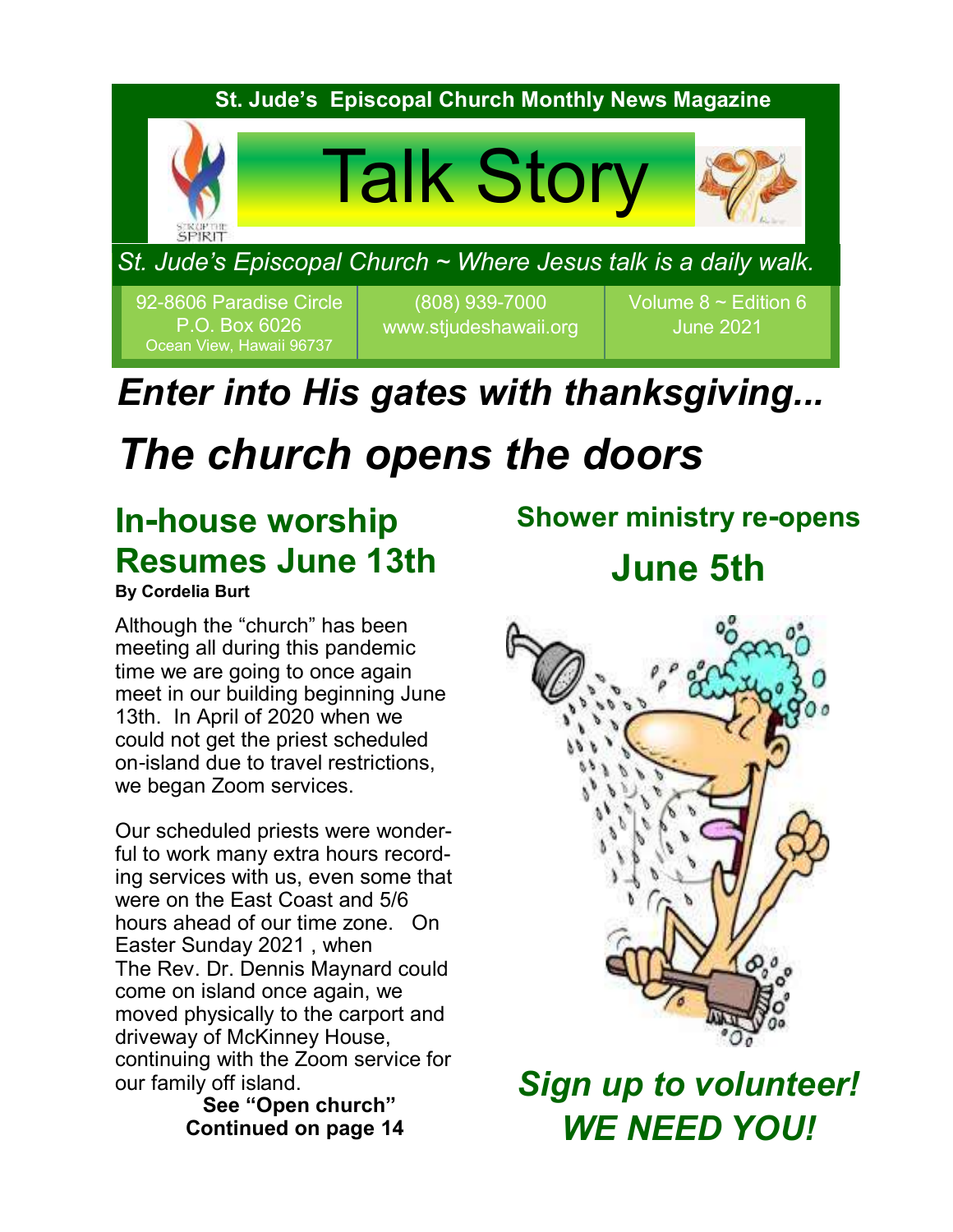

## SHOWER MINISTRY IS OPEN!

### BY CORDELIA BURT

It is with GREAT JOY that we announce the reopening of the shower ministry on June 5th. The hours will be 9:00 am to 12:00 pm and you must be signed up by 11:30 am to receive a hot shower.

Some changes to the program have been made for everyone's safety.



A mask must be worn until you are in the shower stall and replaced when you are ready to leave the shower stall. Your temperature will be taken and social distancing will be to keep them open. required. There will

be a 6 ft. table for sign up and the sign in book will be manned by a volunteer at one end and the shower client will stand at the other end, give their name and be seated.

Only one shower stall will be used at a time so that the other stall can be cleaned with disinfectant. Towel, shampoo, and body wash will be placed in the shower instead of on the table. In order to give as many showers as possible the 15 min. time limit for each shower will need to be enforced especially using only one shower at a time. When you finish with your shower and are ready to leave the stall , replace your mask and put your towel in the bin for washing as before and your trash in the receptacle provided.

The 5th being the first Saturday of June we will be serving hot dogs as usual and they will be available for pickup at the back doors of the church.



We have been very sad during this time that the showers have been closed and we need everyone to cooperate and help

We look forward to welcoming our shower family home and providing this service once again.



To sign up to help with showers contact Cordelia at (**808) 939-7555**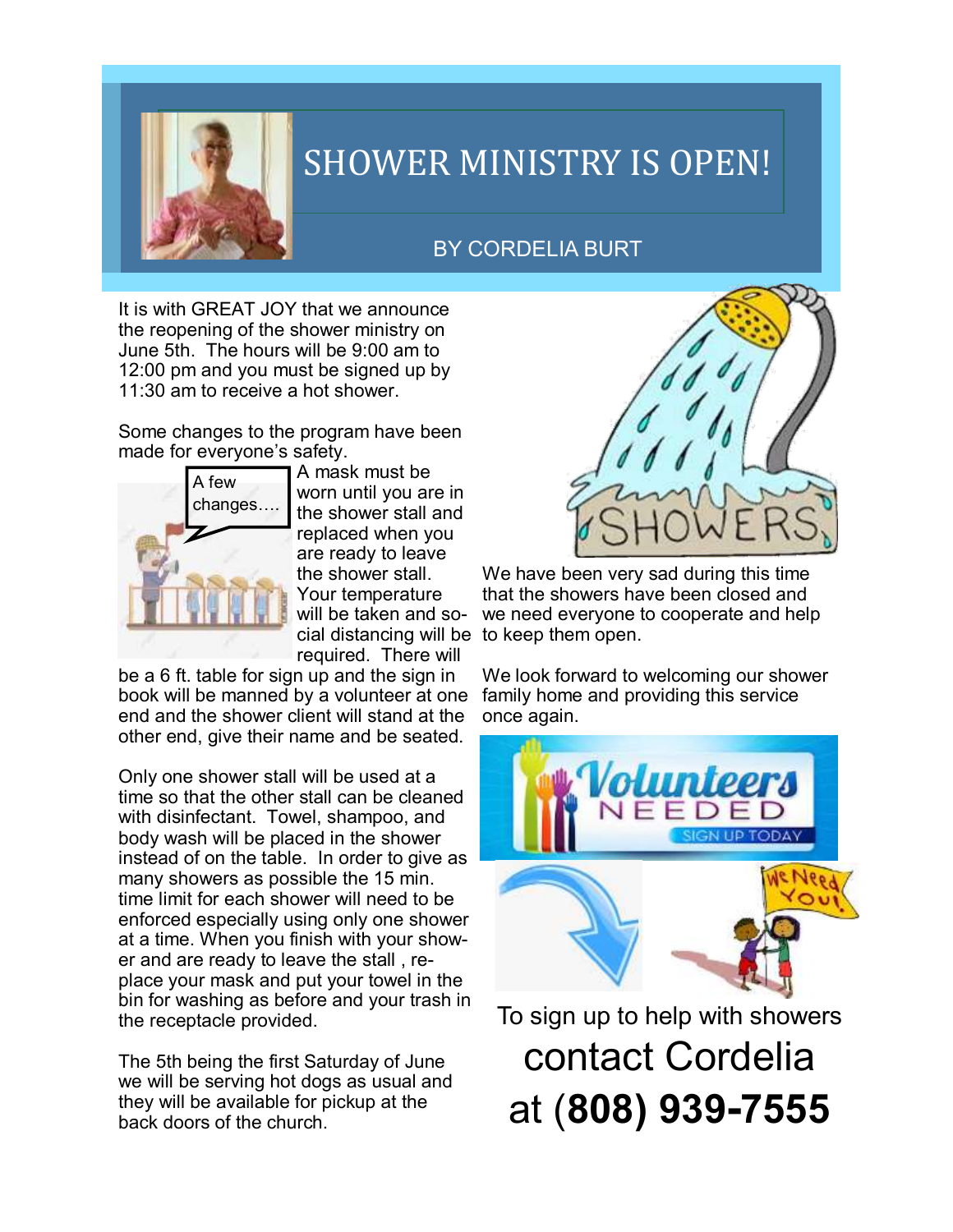

## Around the church yard

By Contributing Editor Don Hatch (Also St. Jude's Bishop's Warden)

Don is on hiatus, enjoying family visiting the island. He'll be back next month!

Whether we worship at the retreat house lanai or back in the church building proper, Buddy calls us to worship with the conch shell.

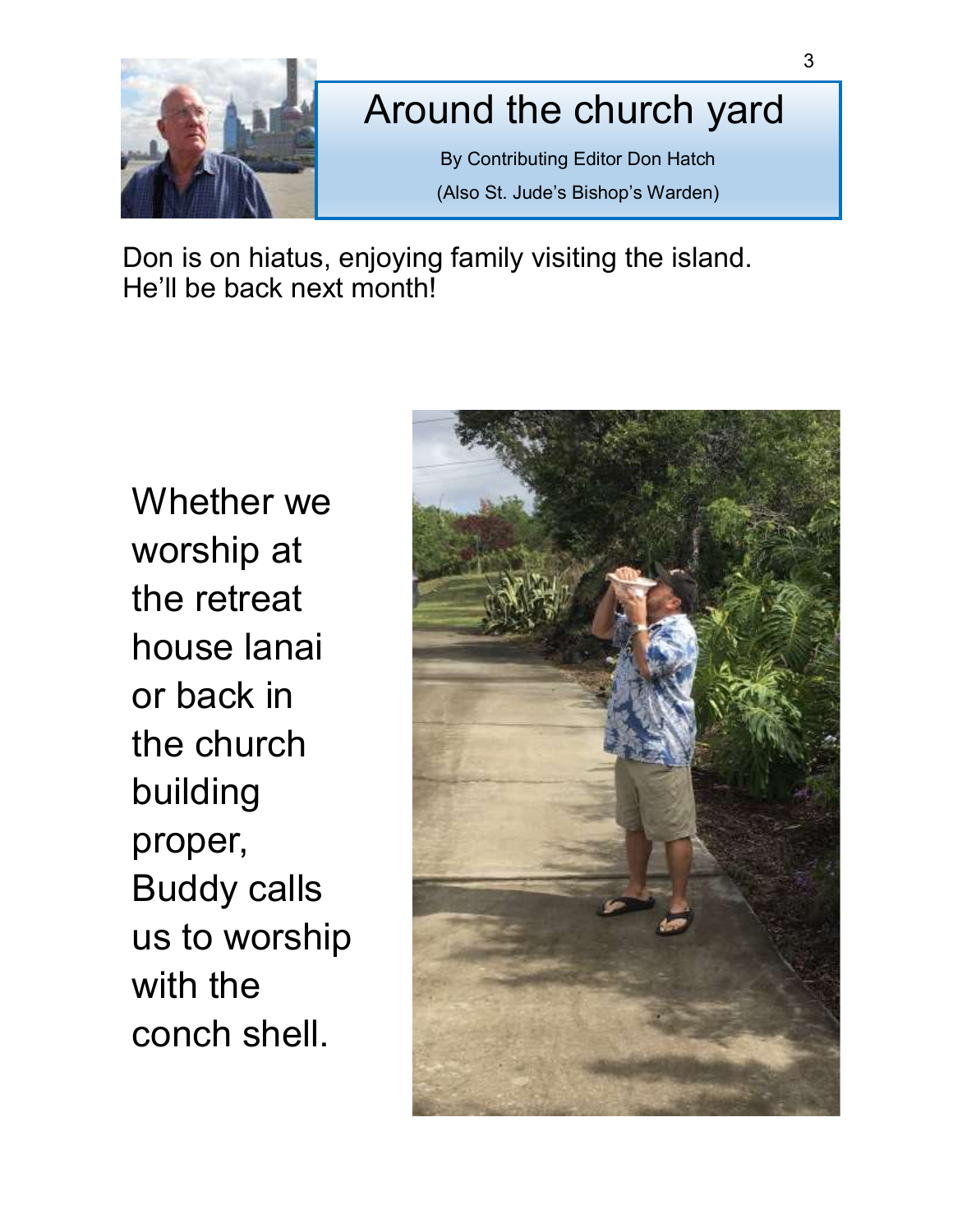#### **Café Pesto, Thai-Thai & Sam Choy**

## Groovin' with the Grazing Girlz By Karen Pucci

We have not gone to anything new in the last month so not much to feed y'all. But we have had the opportunity to revisit some faves.

We took a trip to Hilo while Anna's sister was with us. We ate at the still open (and inside dining! Gulp) **Café Pesto**. The menu is more robust than other places we have visited which was intriguing. We all ordered personal pizzas and enjoyed all three of them. I can recommend without reservations their plain cheese pizza, the BLT pizza (that comes with a small Caesar salad for the L part) and the Thai chili shrimp pizza. The crust was not mushy like we had experienced previously at this location, 3 different sauces, all tasty and the prices were reasonable.

We also returned to **Thai-Thai** in Volcano Village. Limited menu but some old faves were available. We think the children are now running the restaurant but the food is still outstanding. We feel it is the best pad thai on the island. We also tried an egg plant dish, the special sushi roll of the day (YUM!) and a green papaya salad with BBQ chicken. A note to those who like leftovers, the food gets hotter overnight. We ordered medium spiced on all of it and the next day, the spice was considerably more intense.

We did go to the re-opened **Sam Choy's**. I was rather surprised that it was closed as long as it was as it is nothing but one gigantic covered lanai. Regardless, they are now open, 7 days a week. They have spaced out the available tables to keep at least 6 feet apart. The bar is open and that area has table service. For food, it is counter service. Order at the desk, you get a pager and pick up your meal at the kitchen counter.

The menu is not extensive for now, like just about every other place we have visited. I ordered grilled fish tacos. Anna had the Caesar salad. Everything came on compostable plates and bowls with disposable utensils which is now the norm in most of our dining experiences. Food was fine, not particularly pricey for Sam Choy's but it was more than the taco trucks charge.

One of the cashier's has been there from pre pandemic. When we asked her where we could bus our trash, she was touched that we even asked. No, that is their job. We chatted a bit and told her that we were so glad that they had re-opened. A little talk story goes a long way. So, if you do go out and about, be kind to the people getting your food. A lot of places are hanging on by their finger nails and the staff can be stressed. None the less, if you are vaccinated, go graze!

Changes: **Keoki's** is now called **South Kona Grindz**. I understand they have retained the fish n chips but we won't know for sure until we get there. We have seen no activity at Annie's for quite some time.

And reminder: we are into hurricane season. Check your stock of emergency suppliesbatteries, propane, extra gasoline, nonperishable food, pet food and water. Remember, the average is a gallon of water per day, per person.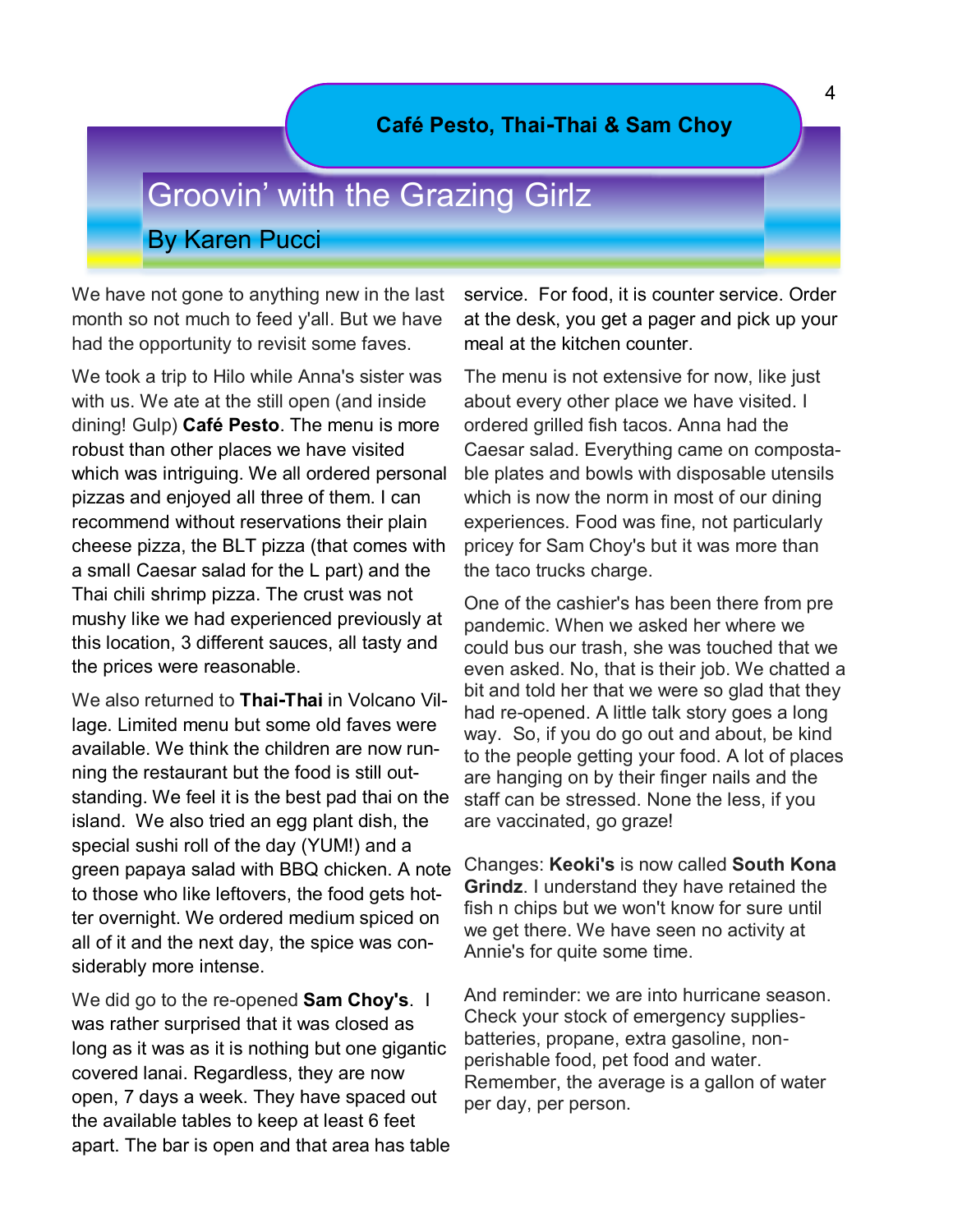

Aloha All! It's time to remind you all that we have a great group of folks who are working their way through Education for cese of Hawaii and in the Epis-Ministry, a four-year study program that we take one year at a time.

The first year is studying the Old Testament; the second year studies the New Testament; the third year is the history of The Church and the 4th year is a study of theological writings from the ages down to today.

We meet once a week to learn how to use our belief and faith to think theologically: how to make the Bible relevant for us in today's world and culture.

We share what's happening in our lives, and work together to

help each of us discover how to turn our faith into action. St. Jude's is well known in the Diocopal Church of the U.S .for our varied ministries to Ocean View and Ka'u.

Cynnie Salley and Teri Martindale are the mentors here at St. Jude's and we would love to have you all join us. We are happy to answer any questions you have.

We're looking forward to seeing all of our St. Jude's family in person starting the 2nd Sunday in June "in the little red church at the end of the road!"

EfM will begin again in September.

Scholarships are available!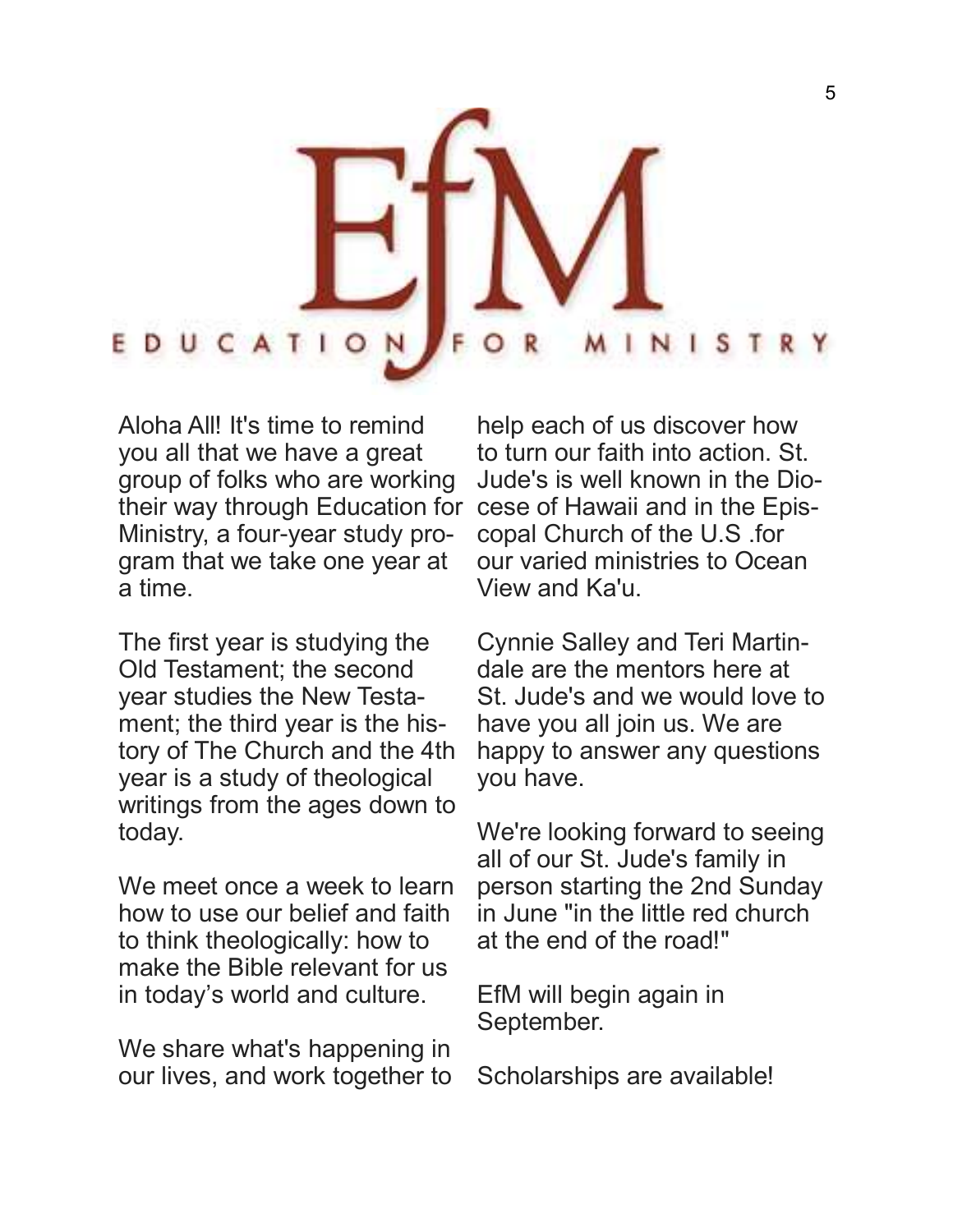

# EXCITING SUMMER CAMP NEWS!

Thanks to all of you who have already registered your camper for one of our 2021 Summer Camp sessions! As of yesterday, we had over 200 campers registered and 4 of our sessions were already full!

Due to this incredible response, we are hiring additional summer staff so we can open up more spots! With these additional summer staff members we are able to accommodate 64 more campers!

### Additional Spots Just Made Available

Elementary #1 (June 6-11) - adding 16 additional spots (was full)

Elementary #4 (July 11-16) - this is a NEW WEEK LONG CAMP SESSION that will provide 24 additional spots

Middle School #2 (July 18-23) - adding 16 additional spots (was full)

REGISTRATIONS ARE COMING IN QUICKLY SO PLEASE REGISTER YOUR CAMPER AS SOON AS POSSIBLE BEFORE SPOTS FILL UP AGAIN!

#### **Visit Camp Mokule'ia at https://www.campmokuleia.org/**

### **Register for camp at:**

https://cwngui.campwise.com/apps/onlinereg/pages/Index.html?AppID=CmpMokuleia! c0m5o2&LocCde=CA0000&CustRes=Customer/Mokuleia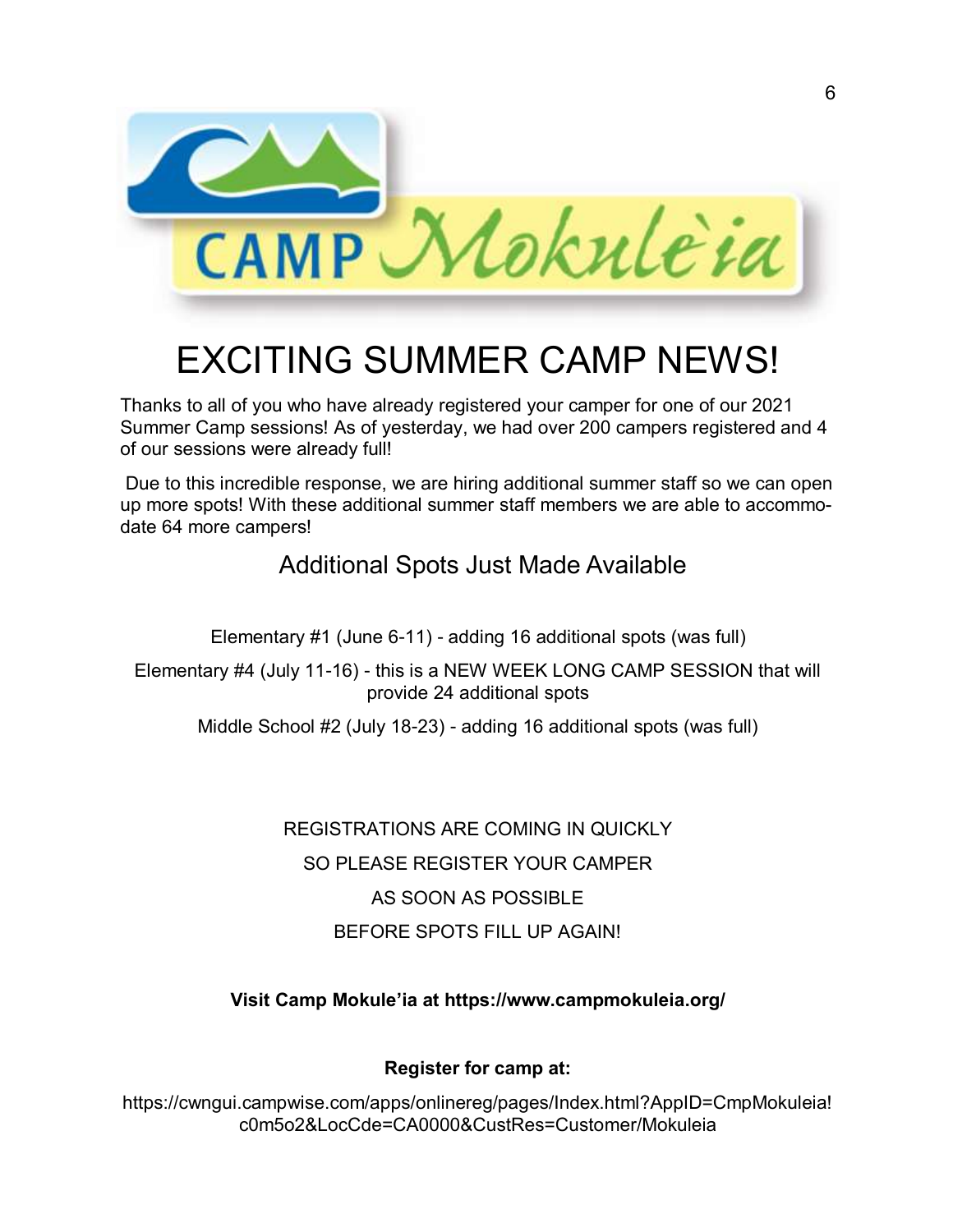## **Net solution – Hawaii Wildlife Fund and Volunteers remove over 14.4 tons of derelict Fishing net and lines from Hawai'i shores**

Kealakekua, HI -- Hawai'i Wildlife Fund (HWF) is pleased to announce that 14.4 tons (28,800 pounds) of derelict fishing net and line bundles that were collected over the past couple years were moved to landfill over the past two weekends. Since 2005, Hawai'i Wildlife Fund has been diverting this particular type of recovered marine debris, called derelict fishing gear (DFG) from the landfill using the Hawai'i Nets-to-Energy Program arranged by NOAA.

This collaborative program works with local businesses including Matson's Ka Ipu 'Āina (container for the land) program, Schnitzer Steel, Pier 38 (POPS Marine) and Covanta (HPOWER), NOAA and local nonprofits to generate electricity for the city and County of Honolulu. Nets and line are of particular concern due to potential entanglement hazards they create for native wildlife (and boaters).

To date, HWF has moved 13 containers full of DFG to O'ahu with this program (weighing 215,036 pounds in total) creating enough energy to power about 46 households for a year. However, due to the covid19 pandemic, Matson's Ka Ipu 'Āina program has been temporarily put on hold so our HWF team had to get creative to move our giant net pile from the transfer station ASAP as the County staff **Continued on page 8**

prepare for construction repairs to the Waiʻōhinu transfer station. But thanks to the ingenuity and generosity of two local businesses, JD



Services LLC and E. Deluz Trucking, HWF was able to move most of the remaining pile of DFG collected over the past two years to the Puʻuanahulu landfill free of charge. Both the excavator, trucking company, and the County of Hawai'i graciously waived all loading, transport, fuel, and disposal fees for these truckloads.

While some might think this is a step in the wrong direction to bury marine debris (plastic pollution), with help from a local carbon offsetting business in Captain Cook, CarbonBuddy, we have learned that less global climate changing heat and greenhouse gases "GHG" are emitted by landfilling plastic than through incineration. Plastics mostly are derived from oil and the carbon held in plastics must be sequestered back into the ground and not transformed through the use of additional energy to make a new product that will eventually degrade and

**See "Hawaii Wildlife Fund"**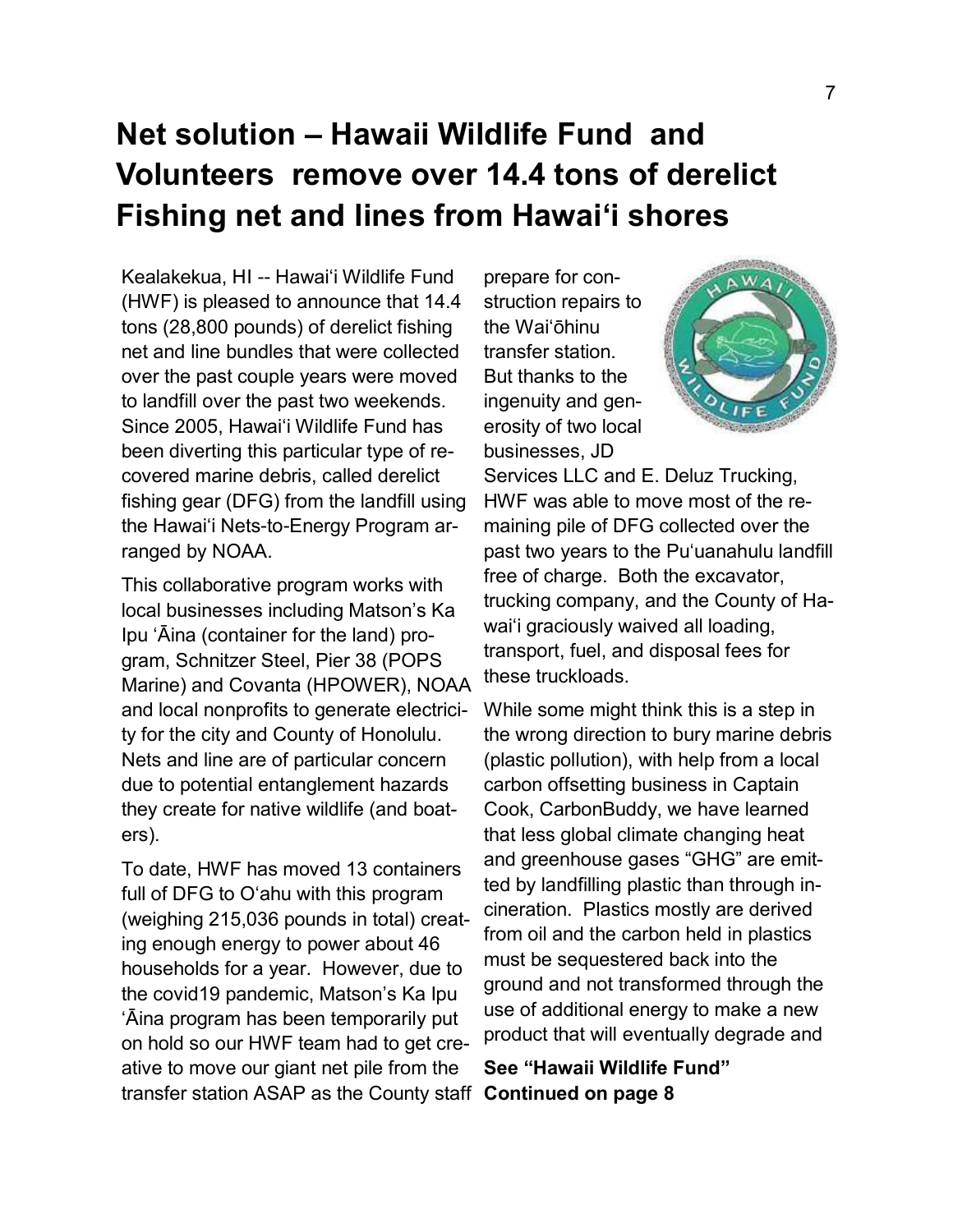### Hawaii Wildlife Fund

#### **Continued from page 7**

be disposed of. HWF recognizes that we are in the middle of a global climate crisis and the ability for us to both remove these nets and line bundles from our shoreline (to protect native wildlife) and to dispose of them here locally (with less toxins and GHG emissions) is a win-win for humans, coral reefs, monk seals, sea turtles, and other marine animals. We also recognize that both the Nets-to-Energy program and landfilling options are temporary "solutions" and we hope that with science and innovation these DFG items that continue to wash ashore from across the Pacific can be repurposed in the future for various art installations, agriculture, upcycling, and construction initiatives around the island.

We are honored and humbled by the support of so many local businesses, community members, and government agencies to make this project so effective. Funding to conduct marine debris removal activities is made possible due to a 2018 NOAA Marine Debris Program grant to HWF that ends this September 2021. Support has also been provided over the years from Matson, Ke Kai Ala Foundation (Kona Brewers Festivals), and individual donors. HWF would also like to recognize the County of Hawai'i's Department of Environmental Management that has allowed us to stage nets at the Wai'ōhinu transfer station free of charge since 2005. The vast majority of these net and line bundles are coming from commercial fishing industries outside of Hawai'i, but we can all do our part locally to reduce the amount of single-use plastics in our lives, pick up monofilament line and hooks along the coastline and in nearshore waters, and by eating locally and striving towards "zero waste" lifestyles. A special mahalo to JD Land Services LLC, out of Ocean View, who has helped us load ten 40' Matson containers and two end-dump truckloads full of DFG since 2008, donating both his time and equipment to the cause.

Since 2003, HWF and volunteers have removed over 300 tons of marine debris from the shores of Hawai'i Island and these DFG bundles are about half of the total weight collected. About 95% of the total debris recovered was from the remote Kaʻū district, but marine debris has also been removed from Kona, Kohala, Hilo, and Puna shorelines. Partnering with local DLNR agencies including DOBOR (Boating and Ocean Recreation) and DAR (Aquatic Resources), derelict fishing line and net drop-off bins are also available outside the DAR offices in Kona (at Honokōhau harbor) and in Hilo within the DAR Wailoa Fisheries Research Station.

If you'd like to get involved or learn more, please see our website at wildhawaii.org or contact us on the HWF Hawai'i Island Marine Debris Hotline at 808-769-7629 (and to report large debris or DFG bundles along the coastline).

**Editor's Note**: *Hawaii Wildlife Fund Program Director is Megan Lamson, Madalyn's daughter. We are so proud of Megan's efforts with HWF.*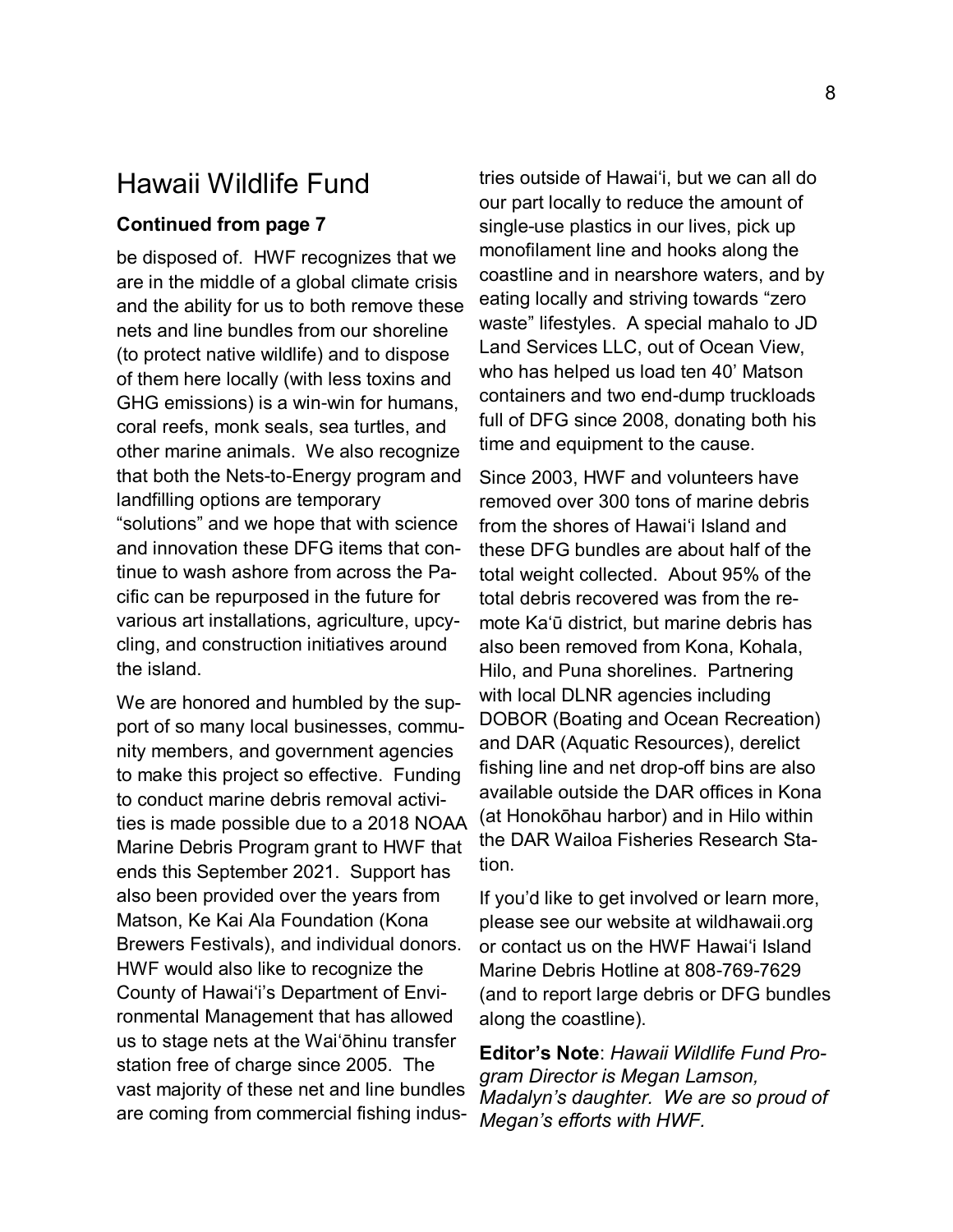## **Kids & The Lord's Prayer**

Be careful when you are teaching kids to pray, because they are listening!

**"Our Father, Who does art in heaven, Harold is His name."**

**"Lead us not into temptation, but deliver us from E-mail."**

**"And forgive us our trash baskets, as we forgive those who put trash back in our baskets."**

# **The Priests are Coming back!**

COVID vaccinations and lighter travel restrictions are bringing our visiting priests back on island.

### **Here's the line up for the coming months.**

June Rev. Doug Coil July Rev. Lester Mackenzie Aug Rev. Stephen Schaitberger Sept Rev. Constance Garrett Oct Rev. Tom Eklo Nov Rev. Tom Eklo

Dec Rev. Tom Buechele

**All I'm saying is,** at any point during that ride through the desert, he could have given the horse a name.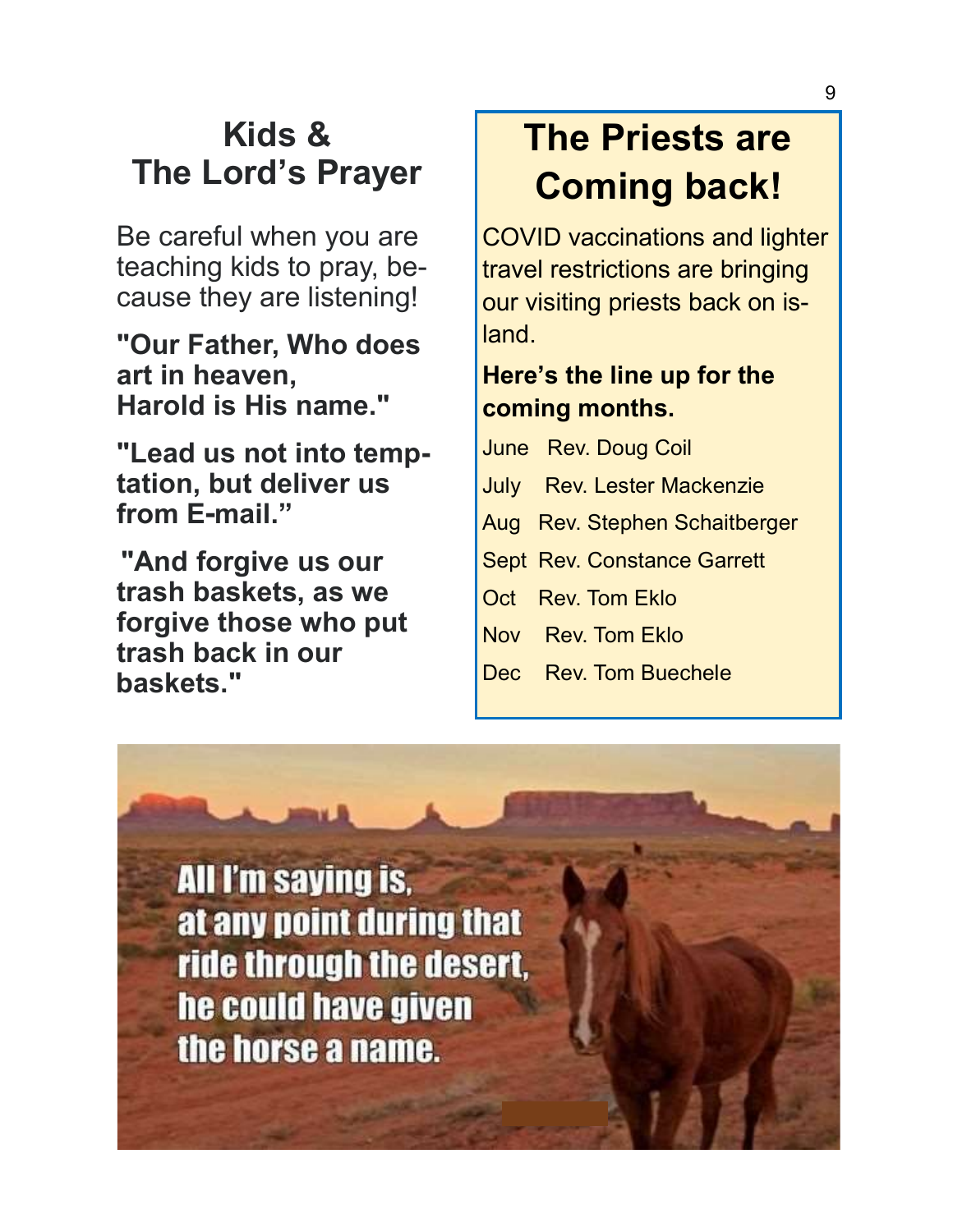

## **The Reverend Doug Coil and Carolyn**

# **June Flavor of the Month**

The Reverend Doug Coil and his lovely wife Carolyn will return to St. Jude's in June. We are excited to have them back, on our church campus, since they have been remotely serving multiple times during the Pandemic from their homes in Georgia or Florida.



*Welcome home, friends!* 

# **June Dates to Remember**

- 5 Showers Reopen 9:00 am 12:00 pm
- 5 Lemonade Party 9 to 11 a.m.
- 6 Bishop's Committee
- 13 Church Services  $\sim$  In the building & courtyard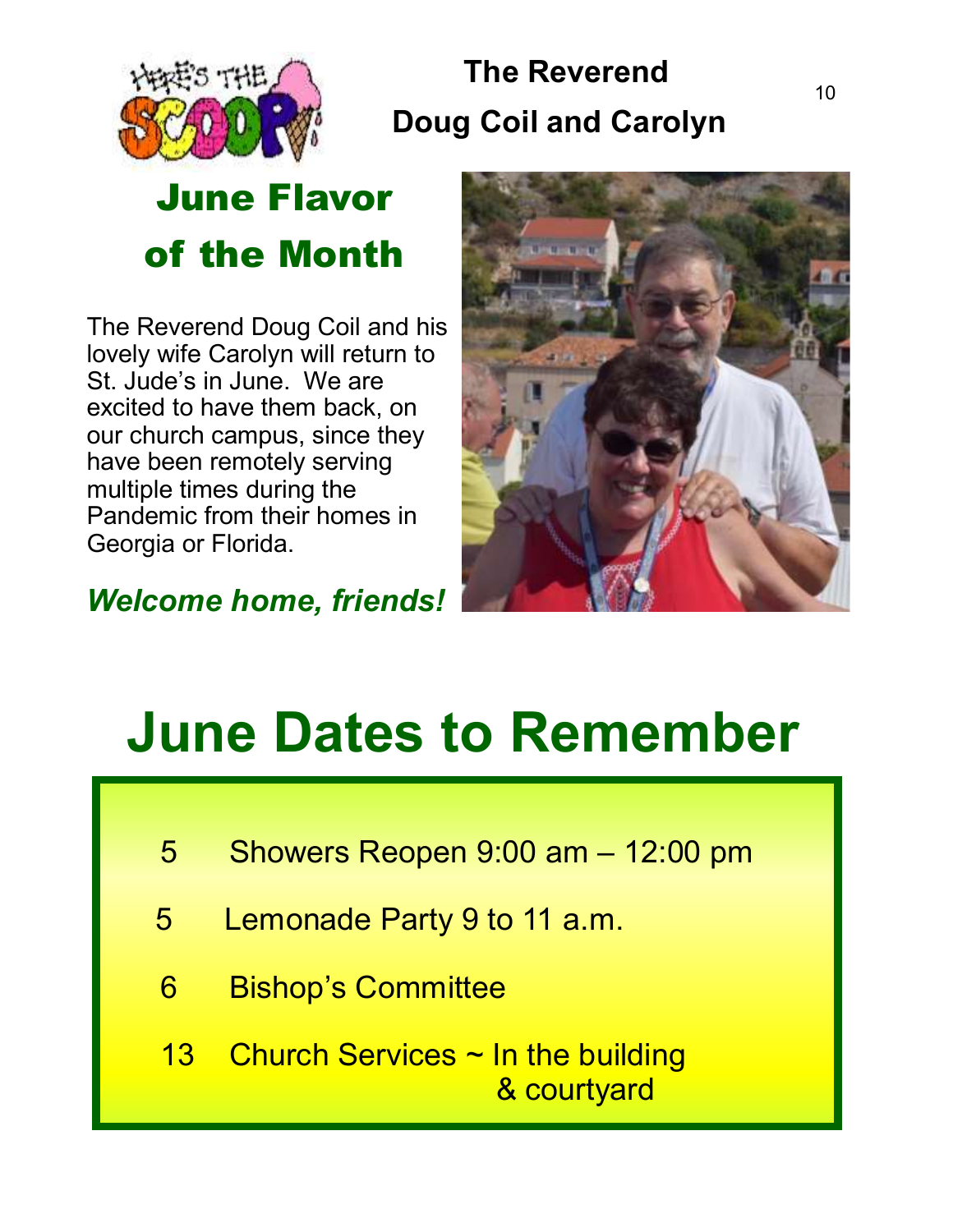

**June**

### **Birthdays**

- 22 Cordelia Burt
- 27 Lodema Hatch



## **June**

### **Anniversaries**

- 12 Brian & Ginger Stewart
- 2 2 Carl & Diane Nelson



## **Prayers for Michael**

Many of our members have been praying for Michael Pidgeon, during his treatment for cancer.

Michael sent this message to us at St. Jude's, as he headed off for a final a round of chemotherapy.

*Please note the St. Jude's t-shirt I wore proudly for this special occasion. I needed to feel the presence of the good people of St. Jude's and our ohana present in spirit.* 

*I cannot tell you how much your prayers and loving support have meant during this journey. We are looking forward to being with you all again in February, Deo Volente.*

*With blessings and gratitude to you, as well as prayers and love,*





Please continue to pray for Michael's recovery and for Father Richard as his primary care-giver.

We look forward to both of them returning to serve St. Jude's in February 2022.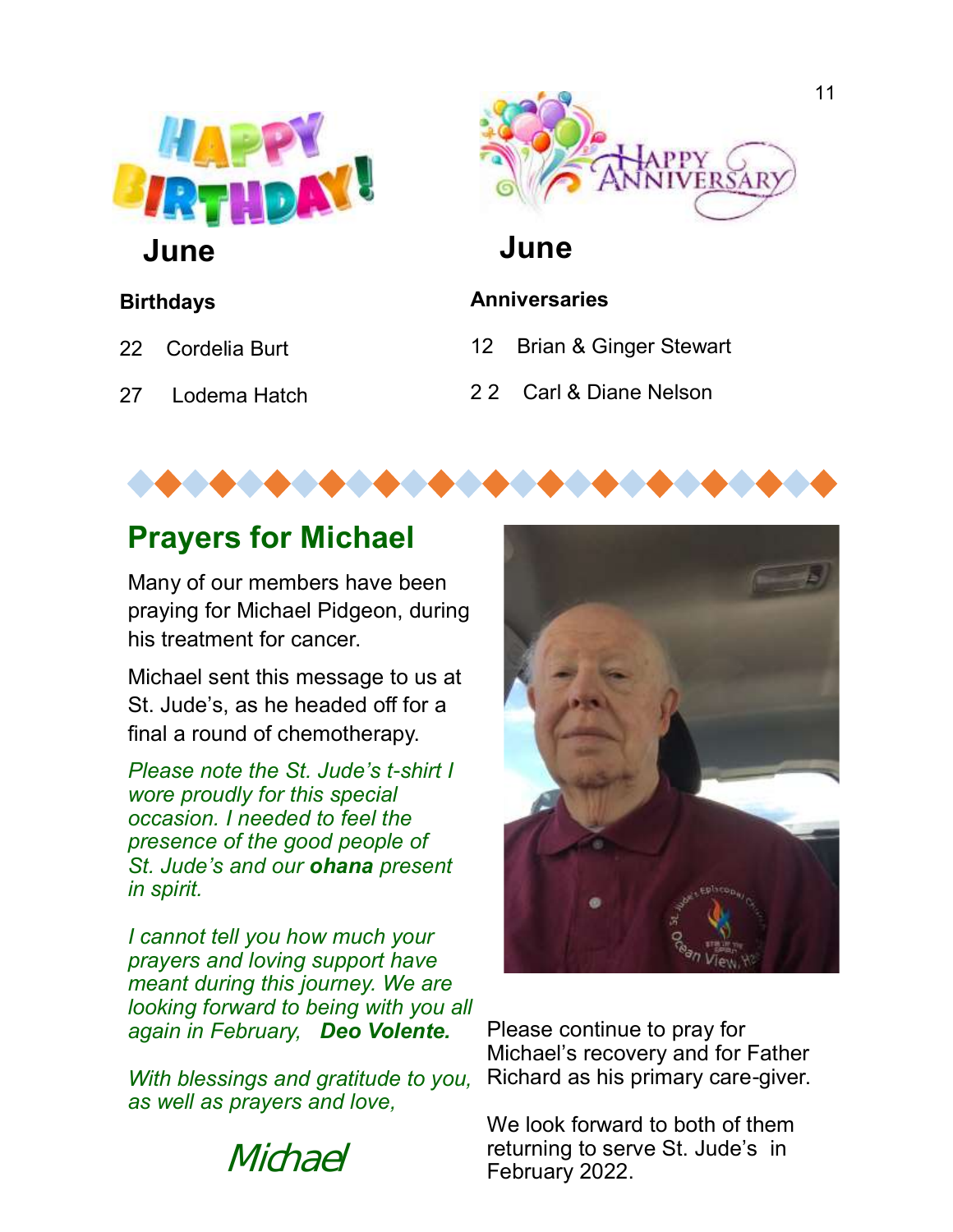|                                            | Sunday                                                                       | Saturday                                                                                             | Friday                                   | Thursday                | Wednesday                  | Tuesday                                                              | Monday                                              |                    |
|--------------------------------------------|------------------------------------------------------------------------------|------------------------------------------------------------------------------------------------------|------------------------------------------|-------------------------|----------------------------|----------------------------------------------------------------------|-----------------------------------------------------|--------------------|
| St. Jude's Function<br>Indicates this is a |                                                                              | E<br>睛<br>₩<br>ă                                                                                     |                                          |                         |                            |                                                                      |                                                     | 8:00 AM<br>9:00 AM |
|                                            | & Alohn Potinck Social After<br>St. Jude's Eucharist<br>Services<br>Services | Free Haircuts every other month<br>Big Island Giving Tree 3rd Sats.<br><b>Community Computer Lab</b> |                                          | <b>Hula Practice</b>    |                            | Ka'u Food Pantry<br>(netup & Divide food)<br>Ka'u High Summer School | Senior Nutritional Program                          | 10:00 AM           |
|                                            |                                                                              | every other month<br>Free Hot Shower<br>Free Hot Meal                                                | Senior Nutritional Program               | Ka'u High Summer School | Senior Nutritional Program |                                                                      | <b>Study</b> @ Bev's 10:00<br>Women's Bible<br>tent | 11:00 AM           |
|                                            |                                                                              |                                                                                                      |                                          |                         |                            | Monthly Last Tue.<br>Food Pantry                                     |                                                     | Noon               |
|                                            |                                                                              |                                                                                                      |                                          |                         |                            |                                                                      |                                                     | 1:00 PM            |
|                                            |                                                                              |                                                                                                      |                                          |                         |                            |                                                                      |                                                     | 2:00 PM            |
|                                            |                                                                              |                                                                                                      |                                          |                         |                            |                                                                      |                                                     | 3:00 PM            |
| NA = Narcotics Anonymous                   |                                                                              |                                                                                                      |                                          |                         |                            |                                                                      | Hula Practice                                       | 4:00 PM            |
|                                            |                                                                              |                                                                                                      |                                          |                         |                            |                                                                      |                                                     | 5:00 PM            |
|                                            |                                                                              |                                                                                                      |                                          | Al-Anon                 |                            |                                                                      | $\mathbf{X}$                                        | 6:00 PM            |
|                                            | Marshallese First                                                            | YN                                                                                                   | St. Jude's Special Events & Fund Raisers |                         |                            | <b>Celebrate Recovery</b>                                            |                                                     | 7:00 PM            |
|                                            | <b>Assembly of God Church</b>                                                |                                                                                                      |                                          |                         | XX                         |                                                                      |                                                     | 8:00 PM            |
|                                            |                                                                              |                                                                                                      |                                          |                         |                            |                                                                      |                                                     | 9:00 PM            |

 St. Jude's Weekly Schedule During COVID-19 Suspensions

12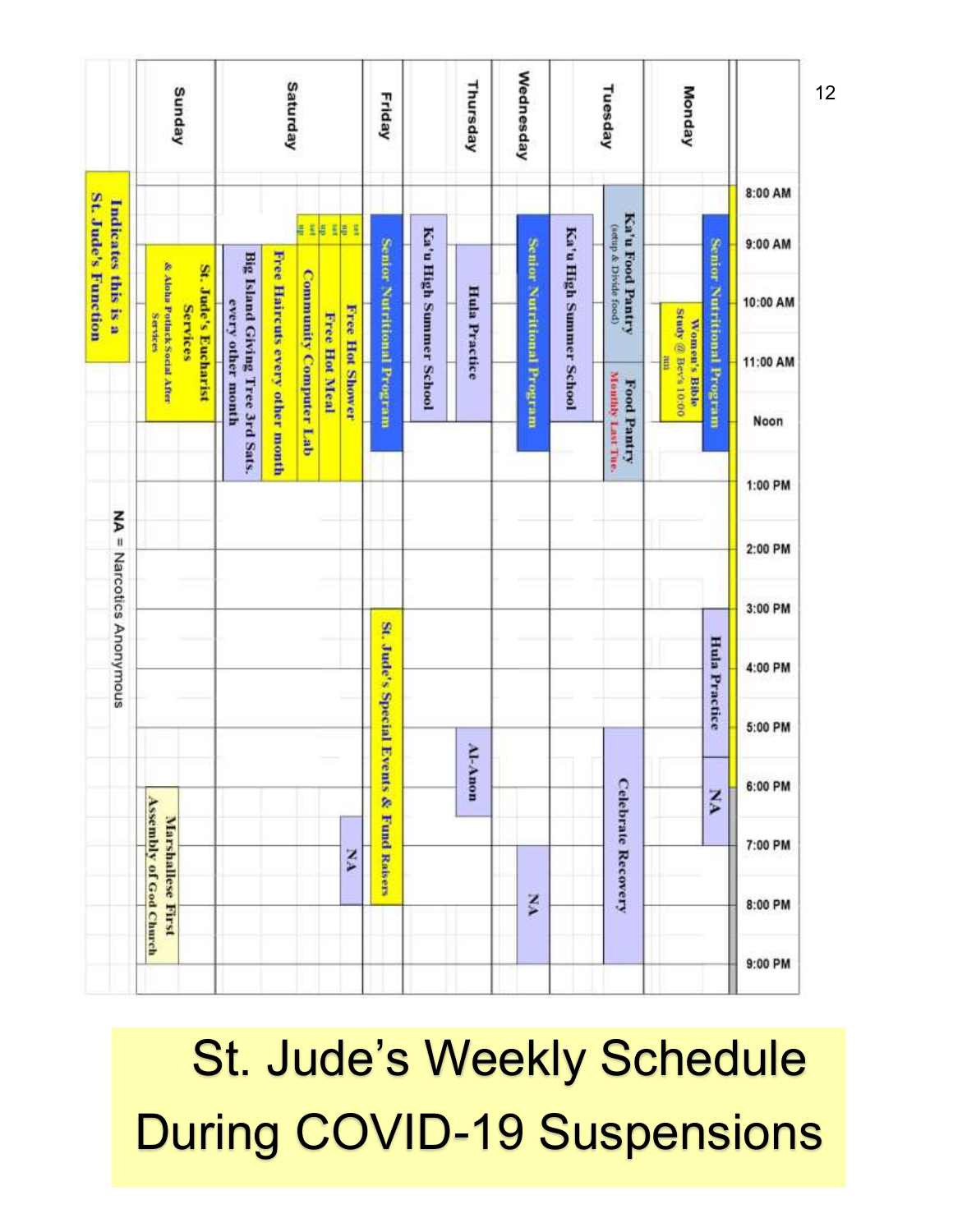

## **WHAT'S COOKIN' AT ST. JUDE'S?**

*For I was hungry, and you fed me. I was thirsty, and you gave me a drink. I was a stranger, and you invited me into your home.* Matthew 25:35

## **Fresh Hawaiian Lemon Bundt Cake**

### **Ingredients**

- 1 cup butter, softened
- $\frac{1}{2}$  cup sour cream
- 2 cups white sugar
- 5 large eggs
- 2 cups all-purpose flour
	- 1/4 cup fresh lemon juice and 1 large, fresh Meyers lemon, zested

### **Directions**

Preheat oven to 325 degrees. Grease and flour a Bundt pan.

Mix butter, sour cream and sugar with an electric mixer in a large bowl until light and fluffy. The mixture should be noticeably lighter in color. Add eggs one at a time, alternating with flour. Stir lemon juice and zest into flour mixture until batter is just combined; pour into prepared pan.

Bake in preheated oven until a toothpick inserted into the center of the cake comes out clean, 45 to 55 minutes. Remove and after 10 minutes, invert pan. Allow to cool, then turn cake out of the pan and glaze.

### **Lemon Glaze**

### **Ingredients**

2 cups confectioners' sugar 3 to 4 tablespoons fresh lemon juice

### **Directions**

Place confectioners' sugar in a medium bowl; stir in lemon juice (glaze should be thick, yet pourable). Add more sugar or lemon juice, as necessary, to achieve desired consistency. Sprinkle a bit of lemon zest over the glaze for an added pop of color and taste.



13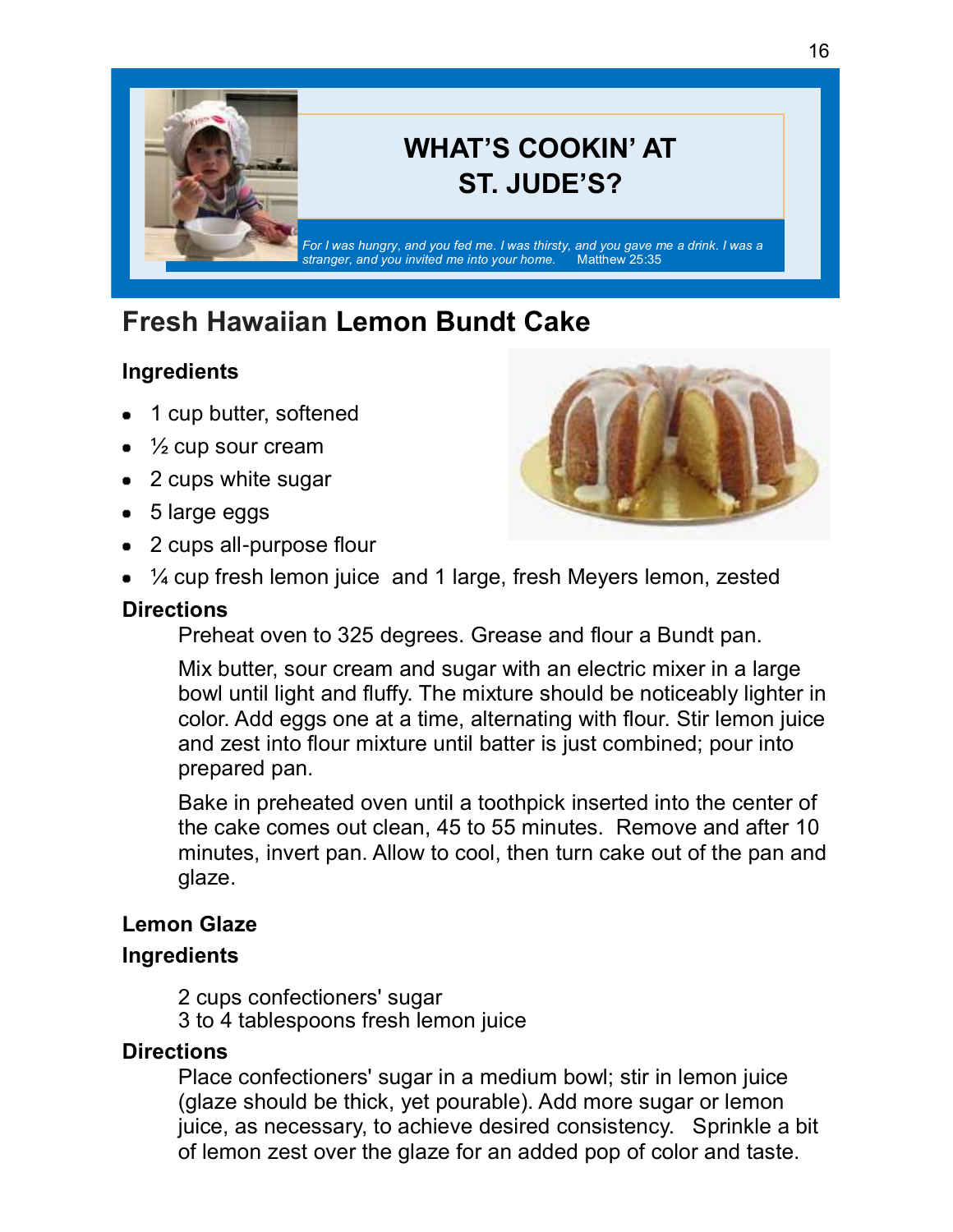

Faye and Nancie serve hot meals on Thursdays, to the many hungry folks in Ocean View.



## **Open church Continued from page 1**

Protect Your

Loved Ones...

We Rejoice that on June 13th we will once again be in our building celebrating together. I'm sure our building has missed us as much as we have missed it. We will still observe all the directed COVID restrictions, but all the doors will be open and the courtyard available to seat all who come to hear The Rev. Doug Coil be the celebrant for June. Zoom will continue for our off-island family so that they can stay in touch.

Praise God for all the blessings St. Jude's has received during the trying time and praise Him for all of you who have given of your time, talent and treasure to sustain His work in Ocean View.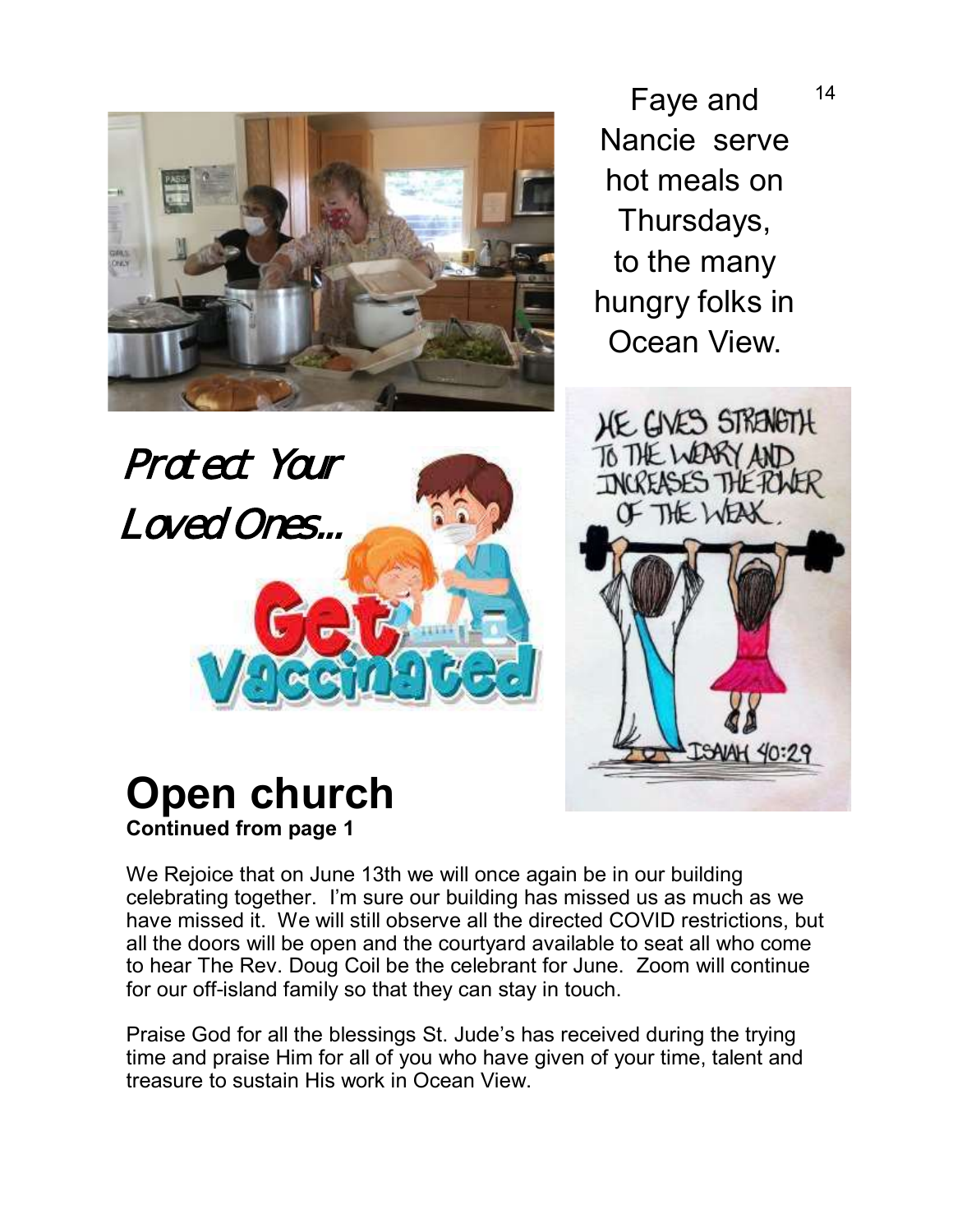## **In our prayers…**

#### **Thanksgiving:**

We offer thanksgiving for the many answered prayers we have received at St. Jude's.

## **This month we pray for:**

**Grateful hearts, kindness, tender-hearted forgiveness & love** in our relationships;

**Health protection, in the midst of the COVID-19 pandemic:** for our kupuna, our loved ones, those served by our outreach, our leaders, our medical personnel, ourselves.

**Healing:** Cardo, Kerrie**,** Evan, Eddie, Pat, Colin, Patrick, Ginny, Stephanie, John, Sue, Marsha, Darryl, John, Michael, Linda, Laura, Maxine, Doug, Steve, Lorraine, Richard, Carol, Joe, Don, Brian, Ginger, Bill, Elaine, Angie, Charlotte, Tammie, Debbie, Cynthia, Thom.

**Strength, peace and comfort for care-givers or families of those who are ill or who suffer loss.** Anna, Karen, Bob.

**Healing and restoration of broken hearts, finances, families and relationships**.

**Safety for all who are able to travel; peace for those who unable to travel.** 

**Safety, wisdom and courage for front liners:** for all those in protective or public service (law enforcement, firefighters, emergency responders, military personnel, teachers, administrators, clergy, physicians, nurses, medical team members, civil leaders, cashiers, truck drivers, postal employees, and all essential workers).

**For all who are navigating a disruptive school year:** teachers and the children who study at the St. Jude's Learning Hub.

**For protection from COVID-19, natural disasters, violence and tragedy:** we pray for restoration of lives, financial loss and displacement of families forever impacted;

**For a smooth re-opening of our church and all her ministries,** in a safe environment of warmth, music, Holy Communion and divine connection.

**For the re-opening of our shower ministry:** that we will serve our old friends again.

**Blessings, wisdom, energy, enthusiasm, discernment and encouragement** for the leaders of St. Jude's and for the many volunteers who keep our church operating; and for local, national and international world leaders, help us to work together. *Lord, hear our prayer.* 

15